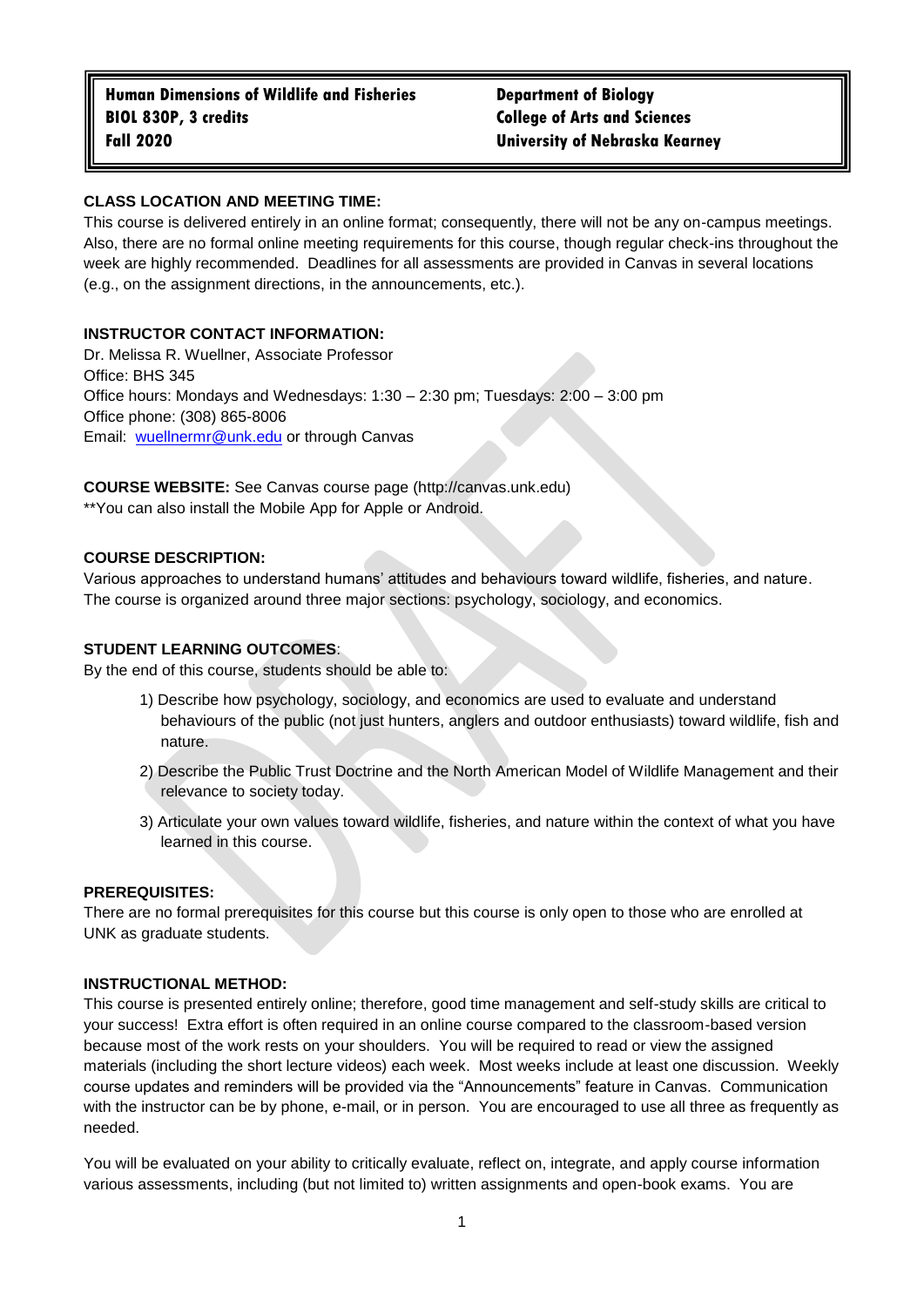welcomed to work with or share thoughts about your various assignments with your classmates, but you will be required to write and submit your own original material. Please review the policy on plagiarism and academic dishonesty in this syllabus for further information.

## **COURSE REQUIREMENTS**:

Students are required to complete all textbook or other assigned readings, view all presentations, and contribute to all discussions as scheduled. Assignments and exams must be turned in by the assigned due dates. Students should make the effort to log into the class throughout the week rather than just one or two days, even if it's just a "quick check" of the discussions or announcements.

## **UNIVERSITY POLICIES RELATED TO COVID-19:**

The university community is deeply concerned for the well-being of its students, faculty, and staff. Keeping each other as safe as possible will require commitment from each of us; failure to do so will literally place lives in danger. The full policy relating to mitigation of the spread of infectious diseases can be found at [https://www.unk.edu/coronavirus/.](https://www.unk.edu/coronavirus/) Policies that apply to all courses (online, remote, blended, or face-to-face) include:

 Students shall monitor their health daily. No student shall attend classes in person while sick. Those who have had contact with positive-tested individuals or show COVID-19 related symptoms must have clearance from the Public Health Center prior to returning to face-to-face classes. There will be no penalties for missing classes for COVID-19 related absences. Students will still be responsible for course content through alternative attendance or other options arranged with the instructor.

Additional policies specific to face-to-face instruction include the following:

- 1. During Phases I and II, all students are required to wear masks that cover the nose and mouth at all times during class and at any time, inside or outside, where physical distancing of at least 6' is not possible. Instructors shall maintain 16' of distance from students while lecturing but may be closer, if masked. Instructors have the authority to direct students who refuse to wear masks to leave the classroom. Students who have medical issues that make masks inadvisable should contact Disability Services for Students at 308.865.8214 to request an exemption.
- 2. Students shall not arrive for class more than 5 minutes before the scheduled start time for the course. Instructors shall dismiss students promptly at the end time and all shall leave the classroom promptly. Students who have questions should use office hours rather than before/after class times.
- 3. Instructors and students should clean their desks prior to class. Cleaning materials will be provided.
- 4. Additional requirements for Phase III, for specialty courses such as labs or performing arts, or for experiential learning are detailed below.
	- a. Because this is an online course, there are no additional requirements for Phase III at this time. If you do come to campus for another class or any other reason, please review the related policies for that course or any additional campus guidelines prior to coming to campus.

Questions regarding COVID-19 should be directed to the Public Health Center [unkhealth@unk.edu](mailto:unkhealth@unk.edu) or 308-865-8254. Questions regarding the COVID-19 academic policy should be directed to Sr. Vice Chancellor Bicak at [bicakc@unk.edu.](mailto:bicakc@unk.edu) Questions regarding department specific requirements should be directed to the chair of the relevant department. The chair for the Department of Biology is Dr. Julie Shaffer. She may be contacted via email at shafferij@unk.edu or by phone at 308-865-8661.

## **WHAT IS HAPPENING AFTER THANKSGIVING?**

UNK is encouraging on-campus classes to move remotely following the Thanksgiving break. However, this move does not affect this class because it is already online! We will continue on with our normal schedule as noted in the course calendar.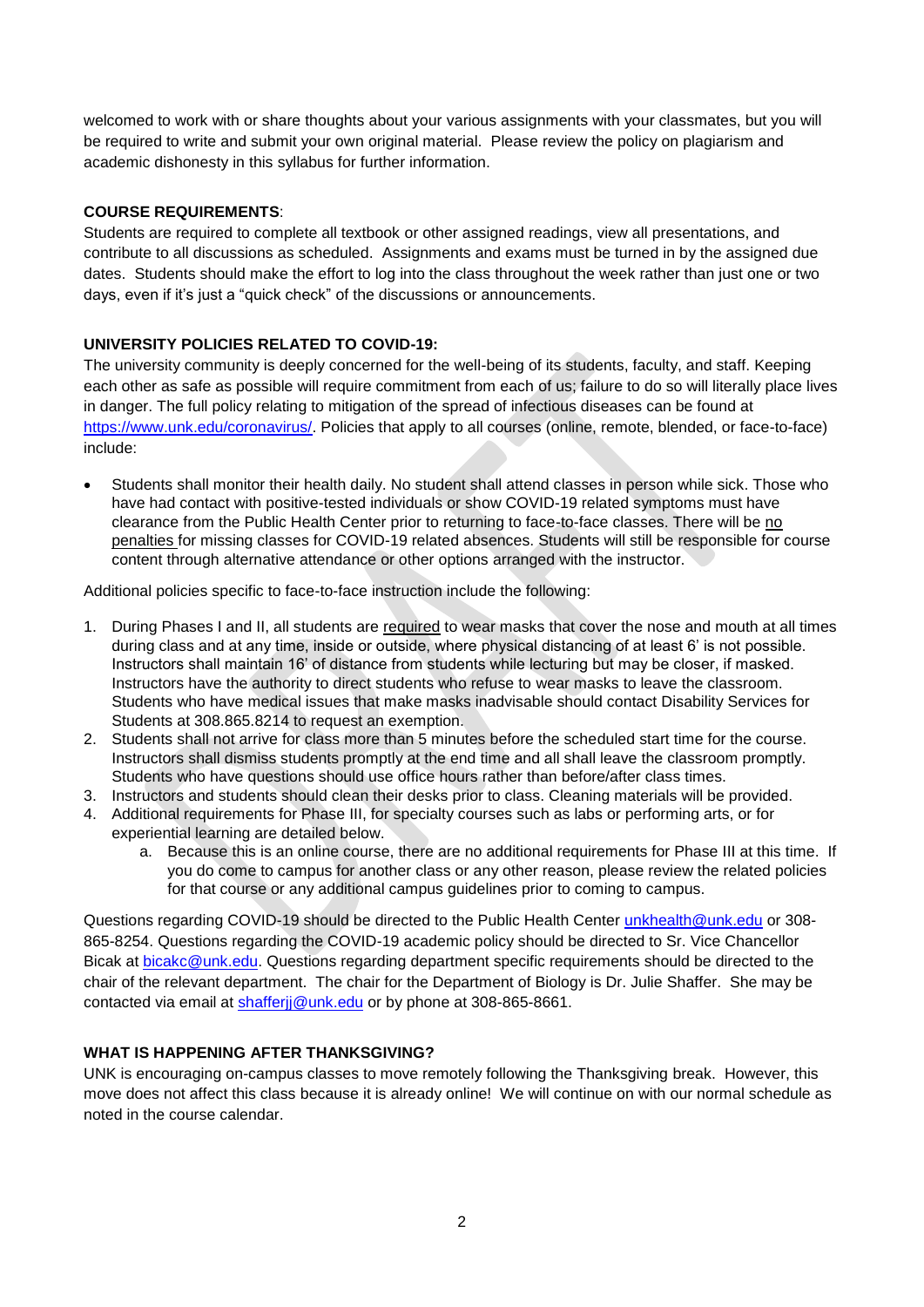## **WHAT HAPPENS IF UNK GOES REMOTE?**

It is possible that on-campus classes could move to remote delivery at any time during this semester. However, that move does not affect our class because we are already online. Isn't that great?!? The course schedule will proceed as noted in the syllabus, regardless of whether the UNK campus is open or closed.

#### **MISSED ASSIGNMENTS/QUIZZES/EXAMS AND MAKE-UP POLICY**:

Any and all assignments, quizzes, or exams in this class *MUST* be submitted or completed by the deadlines provided unless you and I have discussed otherwise. This helps me manage grading and ensure that your assessments are returned back to you as soon as possible. If we have not discussed missing class or an assignment/quiz/exam, you will receive a **zero** on any relevant assessments. **Please note that computer emergencies (e.g., hard drive crashed, internet outage etc.) may not be NOT considered an excuse in some situations. You should always have an alternative means of accessing or submitting electronic information and course work.**

*If you are experiencing symptoms that could be COVID or other illnesses, please let me know as soon as possible*. We can discuss options for making up missed coursework, or I can provide you options for how you might exit the course without penalty within the confines of university policies. Options may vary depending on the duration and timing of your illness.

#### **REQUIRED MATERIALS:**

All required readings will be provided on Canvas. There is no single textbook to purchase as I will be drawing from many textbooks, journal articles, and popular readings to illustrate the concepts of this course. If you are interested in purchasing any of the textbooks referenced in class for the future, please let me know and I can provide more information.

For research resources, please be sure to use your local library, the online UNK library, UNK interlibrary loan (Loper Loan – which finds sources at other libraries that UNK does not own), or online search engines (e.g., Google Scholar). Some of the best articles that you may find related to a topic are older and may not be available online. In this case, interlibrary loan or your local library may be your best option. Don't avoid a source just because you can't access it online.

**GRADING POLICY:** Below is a roughly estimated breakdown of the assignments and points for this course. Please note that these points may be subject to change but that those changes will be communicated with you in a timely fashion. Grades will be entered in Canvas so you should be aware of where you stand throughout the semester.

| <b>Grade Item</b>          | <b>Points</b> |
|----------------------------|---------------|
| Exam $#1$                  | 100           |
| Final Exam                 | 100           |
| <b>Discussions</b>         | $100 - 150$   |
| Various assignments        | $250 - 300$   |
| Final project/presentation | 150           |
| <b>TOTAL</b>               | $700 - 800$   |

Grades in this class will be assigned according to the standard scoring system described below. Only by attaining these percentages can you be assured of receiving a desired grade.

| $A+$ | $97 - 100\%$ |   | $94 - 96 \%$ | А-        | $90 - 93\%$ |
|------|--------------|---|--------------|-----------|-------------|
| $B+$ | $87 - 89\%$  | в | 84 – 86%     | <b>B-</b> | $80 - 83%$  |
| $C+$ | 77 – 79%     |   | 74 – 76%     | $C-$      | $70 - 73%$  |
| D+   | $67 - 69%$   | D | $60 - 64\%$  | $D-$      | $60 - 63%$  |
|      |              | F | $<60\%$      |           |             |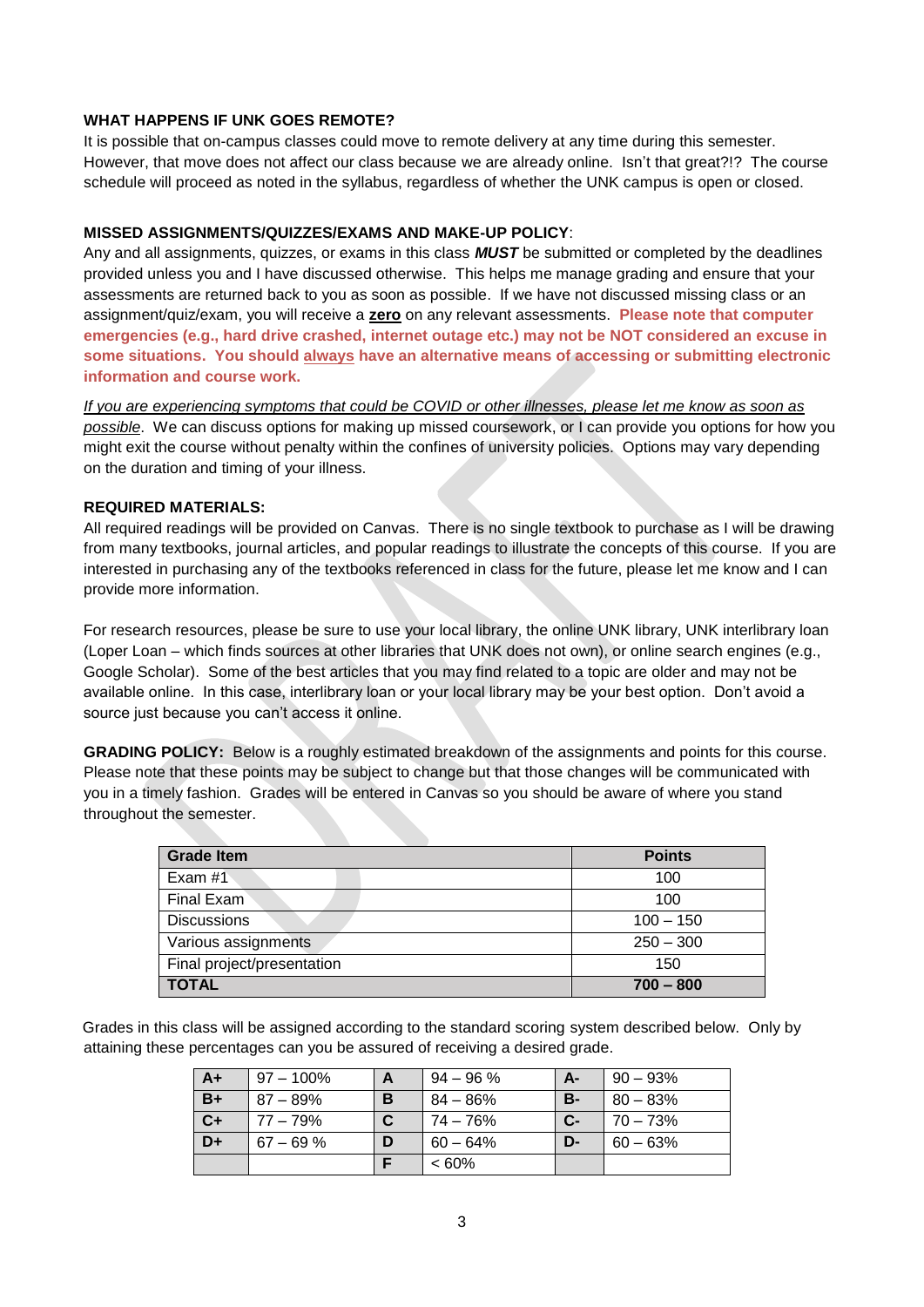*Please note: If your final grade is within 0.5% of the next highest grade, your grade will be rounded up (e.g., an 89.50% will be considered an "A-"). This is the definitive cutoff for rounding grades. There will be no exceptions to this policy.* 

## **PLAGIARISM AND ACADEMIC DISHONESTY:**

Plagiarism is defined as using more than four consecutive words form a source without a citation. You may not use another's words directly without putting them within quotations. It is also plagiarism when either an author's ideas or organization of concepts are used without giving a citation. Students caught plagiarizing will receive a failing grade for the assignment and will face additional punishments up to expulsion as outlined by University policy. I invite you to visit the online resource<http://www.plagiarism.org/> to make sure you understand what plagiarism is and how to avoid it.

In a similar vein, copying another student's work and claiming it as your own is considered a similar form of academic dishonesty. In this class, I do allow students to collaborate with one another, whether on homework or even take-home exams. However, your submissions should reflect your own efforts and not the efforts of a classmate or classmates. Your learning and grade are your own and should be earned by you, even when collaborating with others.

## **STUDENTS WITH DISABILITIES:**

It is the policy of the University of Nebraska at Kearney to provide flexible and individualized reasonable accommodation to students with documented disabilities. To receive accommodation services for a disability, students must be registered with the UNK Disabilities Services for Students (DSS) office, 175 Memorial Student Affairs Building, 308-865-8214 or by email [unkdso@unk.edu.](mailto:unkdso@unk.edu)

## **STUDENTS WHO ARE PREGNANT:**

It is the policy of the University of Nebraska at Kearney to provide flexible and individualized reasonable accommodation to students who are pregnant. To receive accommodation services due to pregnancy, students must contact Cindy Ference in Student Health, 308-865-8219. The following link provides information for students and faculty regarding pregnancy rights. [http://www.nwlc.org/resource/pregnant-and-parenting](http://www.nwlc.org/resource/pregnant-and-parenting-students-rights-faqs-college-and-graduate-students)[students-rights-faqs-college-and-graduate-students.](http://www.nwlc.org/resource/pregnant-and-parenting-students-rights-faqs-college-and-graduate-students)

## **UNK STATEMENT OF DIVERSITY & INCLUION:**

UNK stands in solidarity and unity with our students of color, our LatinX and international students, our LGBTQIA+ students and students from other marginalized groups in opposition to racism and prejudice in any form, wherever it may exist. It is the job of institutions of higher education, indeed their duty, to provide a haven for the safe and meaningful exchange of ideas and to support peaceful disagreement and discussion. In our classes, we strive to maintain a positive learning environment based upon open communication and mutual respect. UNK does not discriminate on the basis of race, color, national origin, age, religion, sex, gender, sexual orientation, disability or political affiliation. Respect for the diversity of our backgrounds and varied life experiences is essential to learning from our similarities as well as our differences. The following link provides resources and other information regarding D&I: [https://www.unk.edu/about/equity-access](https://www.unk.edu/about/equity-access-diversity.php)[diversity.php.](https://www.unk.edu/about/equity-access-diversity.php)

## **REPORTING STUDENT SEXUAL HARASSMENT, SEXUAL VIOLENCE OR SEXUAL ASSAULT:**

Reporting allegations of rape, domestic violence, dating violence, sexual assault, sexual harassment, and stalking enables the University to promptly provide support to the impacted student(s), and to take appropriate action to prevent a recurrence of such sexual misconduct and protect the campus community. Confidentiality will be respected to the greatest degree possible. Any student who believes she or he may be the victim of sexual misconduct is encouraged to report to one or more of the following resources:

## **Local Domestic Violence, Sexual Assault Advocacy Agency:** 308-237-2599

**Campus Police (or Security):** 308-865-8911

**Title IX Coordinator:** 308-865-8655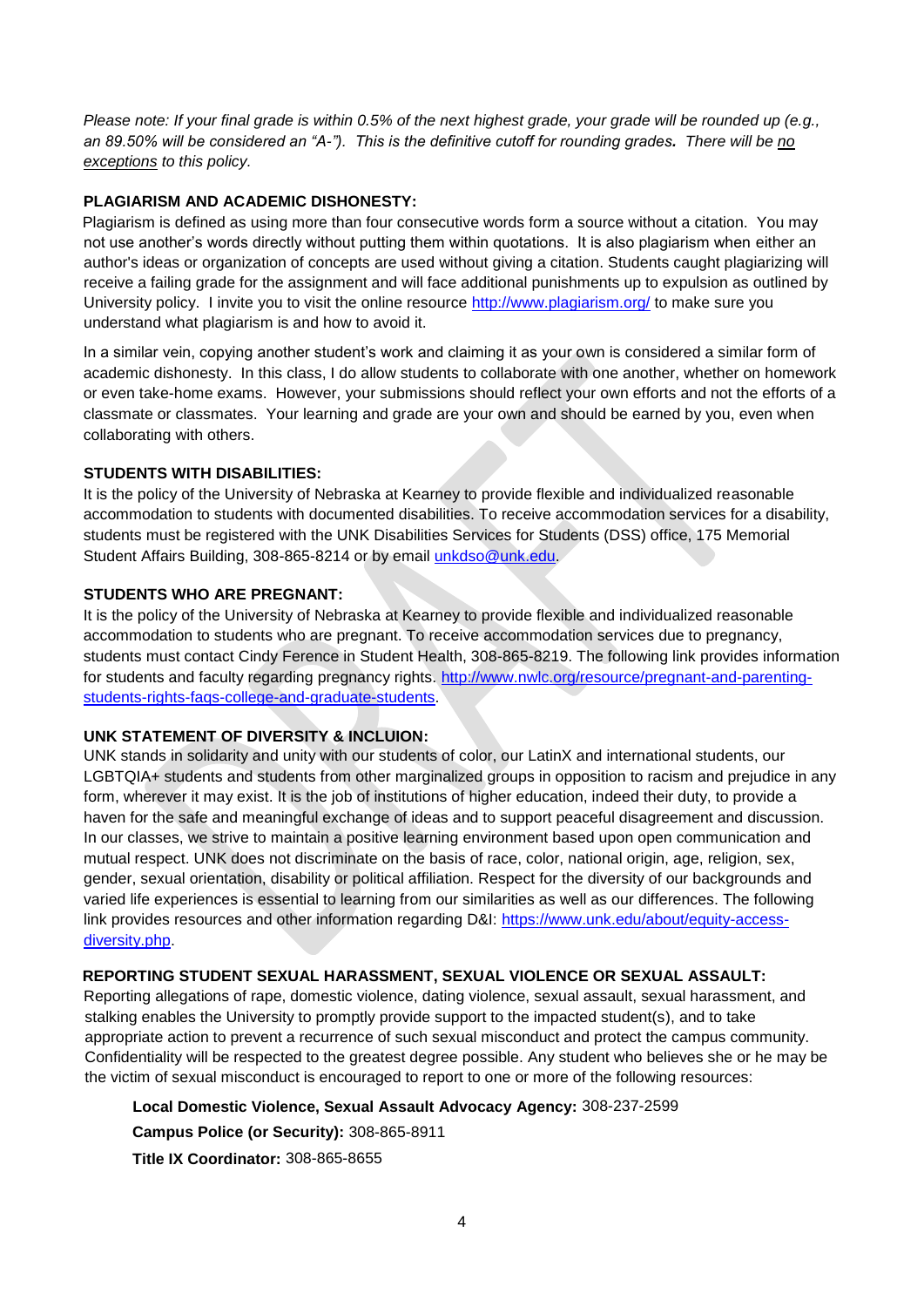Retaliation against the student making the report, whether by students or University employees, will not be tolerated.

## **VETERANS' SERVICES:**

UNK works diligently to support UNK's military community by providing military and veteran students and families with resources and services to help them succeed. Veterans Services assists with the GI Bill process and acts as a liaison between the student and the Veterans Administration. If you need assistance or would like more information, please contact Lori Weed Skarka at 308-865-8677 or [unkveterans@unk.edu.](mailto:unkveterans@unk.edu)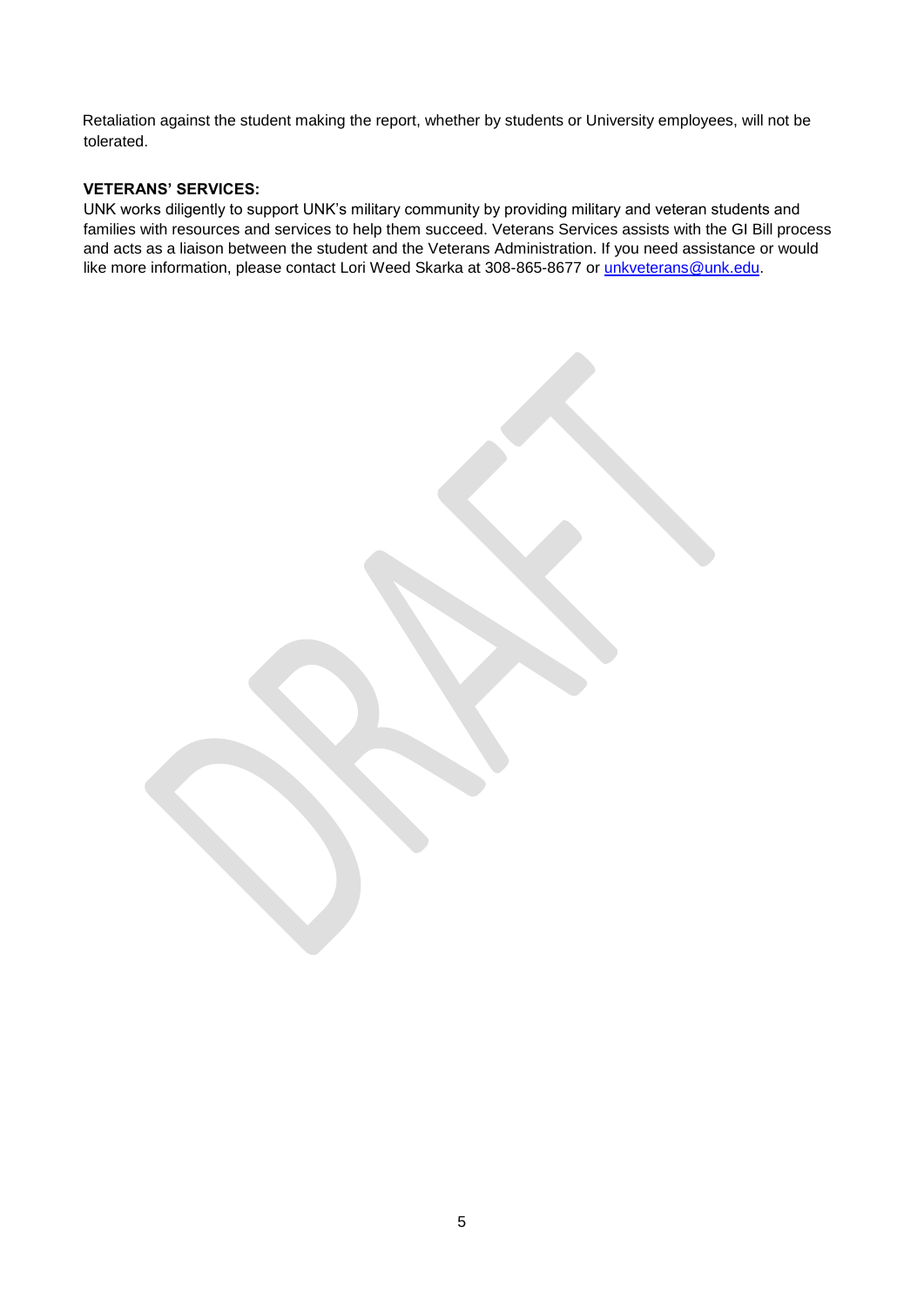**COURSE CALENDAR:** This is a *tentative* course schedule. If changes are made to the schedule, the class will be notified. Check the assignment directions and the "Announcements" page for due dates for discussions, assignments, and exams.

| <b>Week</b><br>(Dates)           | <b>Theme</b>                                                                             | <b>Videos</b>                                                                                                     | <b>Readings</b>                                                                                                         | <b>Discussions</b>                                                                                                                                            | <b>Assignments</b>                                                                          |
|----------------------------------|------------------------------------------------------------------------------------------|-------------------------------------------------------------------------------------------------------------------|-------------------------------------------------------------------------------------------------------------------------|---------------------------------------------------------------------------------------------------------------------------------------------------------------|---------------------------------------------------------------------------------------------|
| $(8/24 - 8/30)$                  | <b>Getting Started</b>                                                                   | How to Navigate<br>this Course                                                                                    | None                                                                                                                    | Personal Introductions and<br>Chat with your Classmates<br>(25 points total; first post due<br>by 8/28; second post due by<br>$8/30$ )                        | First Thoughts on Human<br>Dimensions (20 points due by<br>$8/30$ )                         |
| $\overline{2}$<br>$(8/31 - 9/6)$ | Introduction to<br>Human<br><b>Dimensions</b>                                            | What is HD?                                                                                                       | Readings related to the<br>critiques of the North<br>American Model of Wildlife<br>Management and alternative<br>models | Is the NA Model relevant<br>today? (35 points total; first<br>post due by 9/2; second post<br>due by 9/4; last post due by<br>9/6                             | None                                                                                        |
| 3<br>$(9/7 - 9/13)$              | Psychology:<br>Biophilia and<br><b>Nature Deficit</b><br><b>Disorder</b>                 | Introduction to<br>Psychology,<br>Biophilia, and NDD<br>Miranda Anderson<br>TED talk on NDD<br>(optional viewing) | Two readings on Biophilia<br>Three readings on NDD                                                                      | Nature Deficit Disorder: What<br>might it mean for society? (35<br>points total; first post due by<br>9/9; second post due by 9/11;<br>last post due by 9/13) | None                                                                                        |
| 4<br>$(9/14 - 9/20)$             | Psychology:<br>Emotions, Mental<br>Models, and<br><b>Wildlife Values</b><br>Orientations | Introduction to<br><b>Emotions, Mental</b><br>Models, and Wildlife<br><b>Values Orientations</b>                  | Two readings on Emotions<br>Three readings on Mental<br>Models<br>Two readings on WVOs                                  | None                                                                                                                                                          | Emotions, Mental Models,<br>and Wildlife Values<br>Orientations (60 points; due<br>by 9/20) |
| 5<br>$(9/21 - 9/27)$             | Psychology: The<br><b>Land Ethic</b>                                                     | Introduction to Aldo<br>Leopold and The<br><b>Land Ethic</b><br><b>Green Fire</b><br>documentary link             | Selection from Sand County<br>Almanac (Reading Guide<br>also provided)                                                  | None                                                                                                                                                          | What is your land ethic? (50<br>points; due by 9/27)                                        |
| 6<br>$(9/28 - 10/4)$             | First Exam (100 points; due by 10/4)                                                     |                                                                                                                   |                                                                                                                         |                                                                                                                                                               |                                                                                             |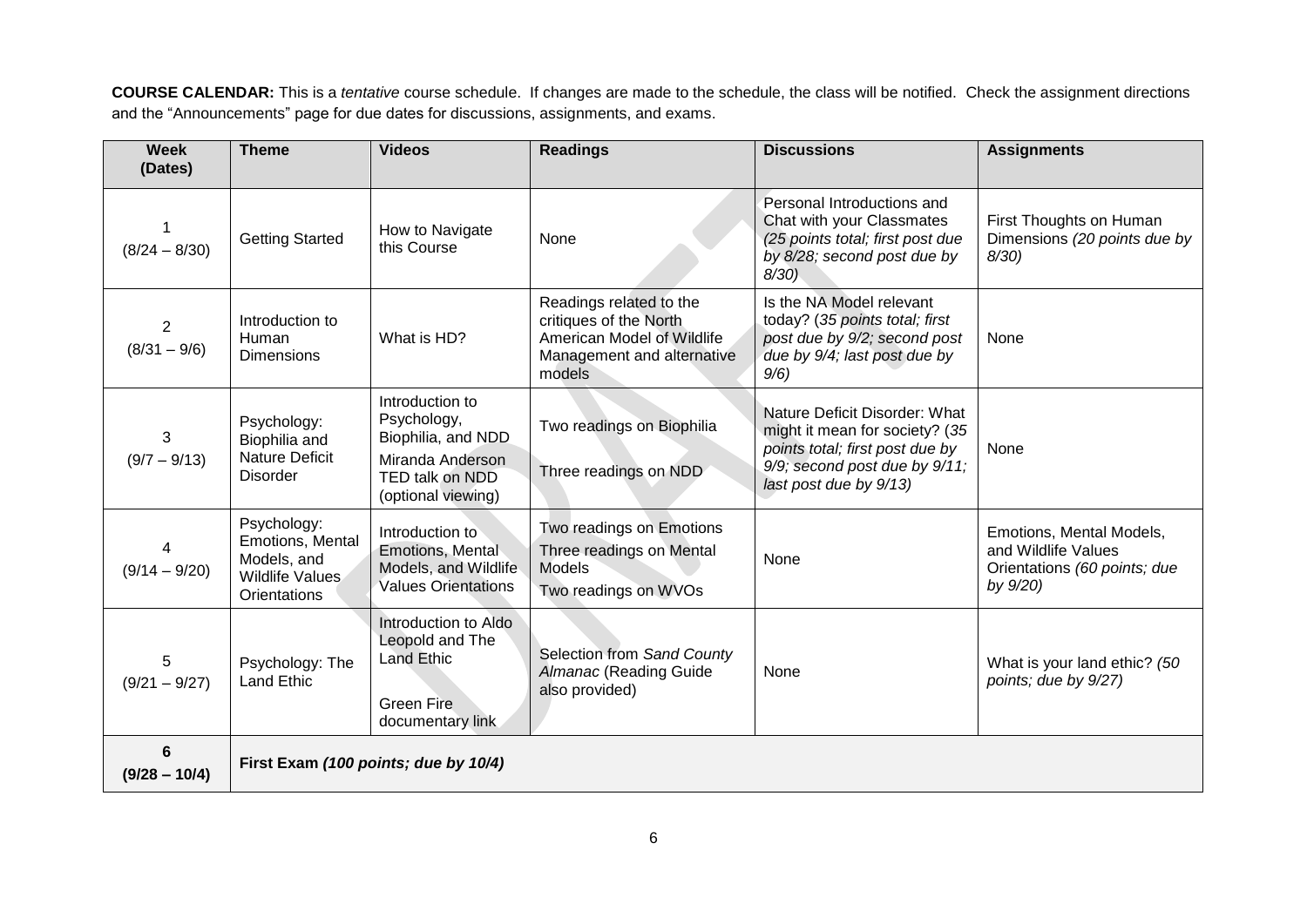| <b>Week</b><br>(Dates)                                                                                               | <b>Theme</b>                                               | <b>Videos</b>                                                                                     | <b>Readings</b>                                              | <b>Discussions</b>                                                                                                                               | <b>Assignments</b>                                                               |
|----------------------------------------------------------------------------------------------------------------------|------------------------------------------------------------|---------------------------------------------------------------------------------------------------|--------------------------------------------------------------|--------------------------------------------------------------------------------------------------------------------------------------------------|----------------------------------------------------------------------------------|
| 7<br>$(10/5 - 10/11)$                                                                                                | <b>Final Project:</b><br>Phase I                           | Introduction to HD<br>Inquiry and the<br>Project                                                  | Example surveys                                              | Phase I of HD Project:<br>Generating an Idea and<br>Getting Peer Feedback (25<br>points total; first post due<br>10/9; second posts due<br>10/11 | None                                                                             |
| 8<br>$(10/12 - 10/18)$                                                                                               | <b>Final Project:</b><br>Phase II                          | Developing<br>Questions                                                                           | Surveys 101: A Simple Guide<br>to Asking Effective Questions | <b>None</b>                                                                                                                                      | Phase II of HD Project: First<br>Draft of Questions (40 points;<br>due by 10/18) |
| 9<br>$(10/21 - 10/25)$<br>(Note: 10/19<br>and 10/20 are<br>the dates for<br>this year's Fall<br><b>Break at UNK)</b> | Sociology: An<br>Introduction                              | Introduction to<br>Sociology                                                                      | <b>Sociological Considerations</b><br>in Wildlife Management | None                                                                                                                                             | Begin work on Phase III<br>based on Phase II feedback<br>(nothing due this week) |
| 10<br>$(10/26 - 11/1)$                                                                                               | Sociology:<br>Conflict<br>Resolution and<br>Self-Mediation | <b>Conflict Resolution</b><br>and Self-Mediation                                                  | Self-Mediation Section of<br><b>Managing Differences</b>     | Conflict Scenarios (50 points<br>total; first post due 10/30;<br>second post due 11/1)                                                           | Phase III of HD Project (50<br>points; due 11/1)                                 |
| 11<br>$(11/2 - 11/8)$                                                                                                | Sociology:<br>Wildlife Law and<br>Governance<br>(Part I)   | Wildlife<br>Governance: Who<br>decides what? (Part<br>$\vert$                                     | <b>Federal Jurisdiction over</b><br>Wildlife                 | None                                                                                                                                             | Begin preparing Phase IV of<br>HD Project (nothing due this<br>week)             |
| 12<br>$(11/9 - 11/15)$                                                                                               | Sociology:<br>Wildlife Law and<br>Governance<br>(Part II)  | Wildlife<br>Governance: Who<br>decides what? (Part<br>$\vert \vert$<br>SurveyMonkey<br>Demo Video | None                                                         | <b>Public Hearing Discussion</b><br>(25 points; first post due 11/6;<br>second post due 11/8)                                                    | Phase IV of HD Project<br>(deploy survey by date listed<br>in instructions)      |